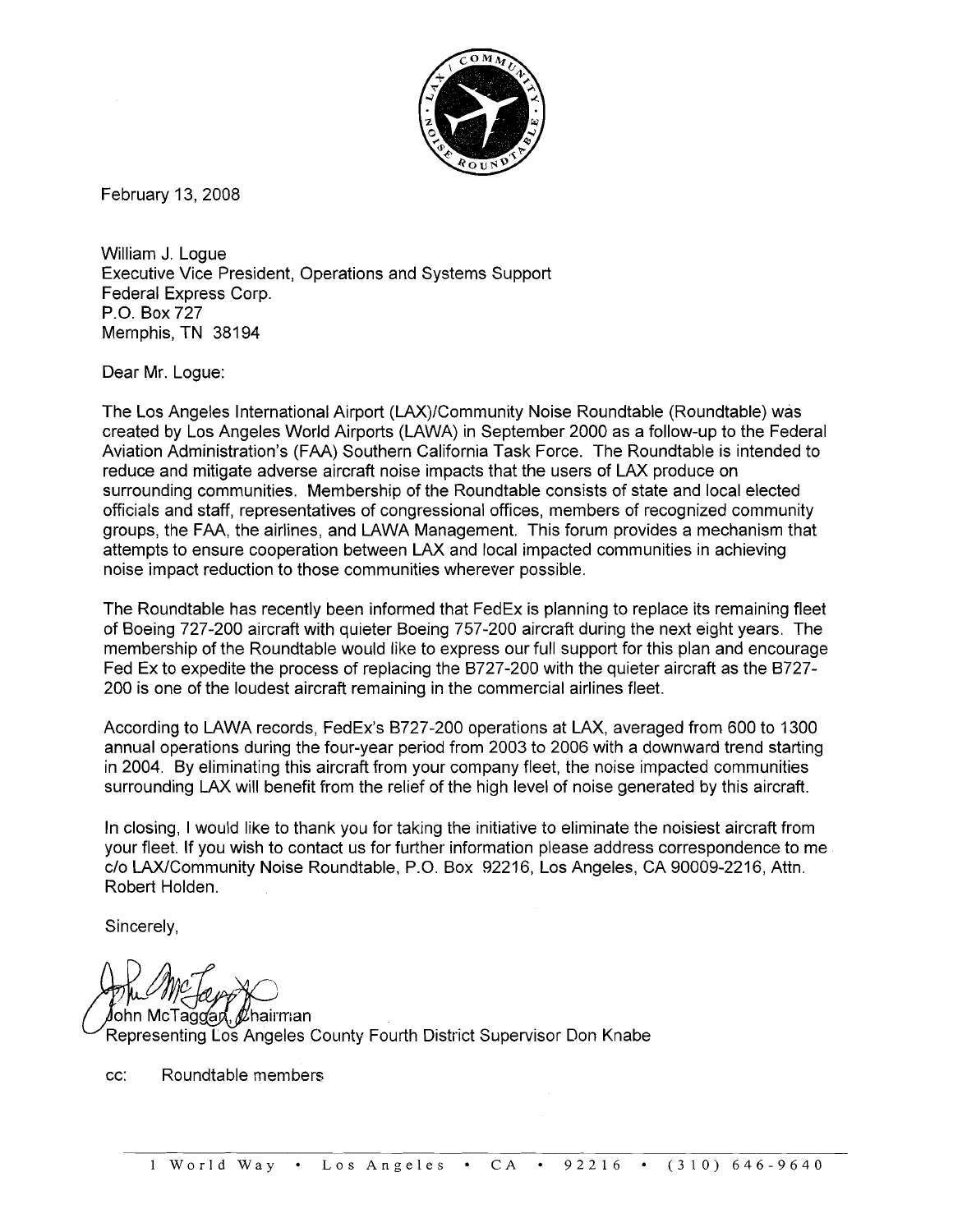Legal Department 3620 Hacks Cross Road Building B, 3rd Floor Memphis, TN 38125 Telephone 901.434.8600



## **VIA FEDEX LETTER**

March 10, 2008

Mr. John McTaggart Chairman Los Angeles International Community Noise Roundtable 1 World Way Los Angeles, CA 90045-5803

Dear Mr. McTaggart:

Your letter to William J. Logue, dated February 13, 2008, has been forwarded to me for a response.

FedEx Express is certainly aware of the good work being performed by the Noise Roundtable, and is fully supportive of its efforts over the past several years. We believe that we have enjoyed a cooperative and cordial relationship with both the Roundtable and the Airport, and will make every effort to ensure that we remain a responsible tenant of the Airport in the future.

You are indeed correct that FedEx has begun the process of replacing its Boeing 727-200 fleet with Boeing 757-200 aircraft. This process has already started, with the facility to convert the aircraft from passenger to freighter configuration. This process will continue with all due dispatch, but will take many years to complete. We believe that the induction of these aircraft into our fleet will have benefits to both FedEx and the airports we serve. At this time no decisions have been made about the deployment of these aircraft, and we can offer no firm commitments to the Roundtable about the dates that 757s will replace existing 727 service at LAX. However, you noted in your correspondence that 727 flights at LAX have been on a downward trend since 2004, and we have no reason to expect that this trend will not continue. Suffice it to say that FedEx will convert and deploy the 757s in an expeditious manner, as resources and space at conversion facilities allow.